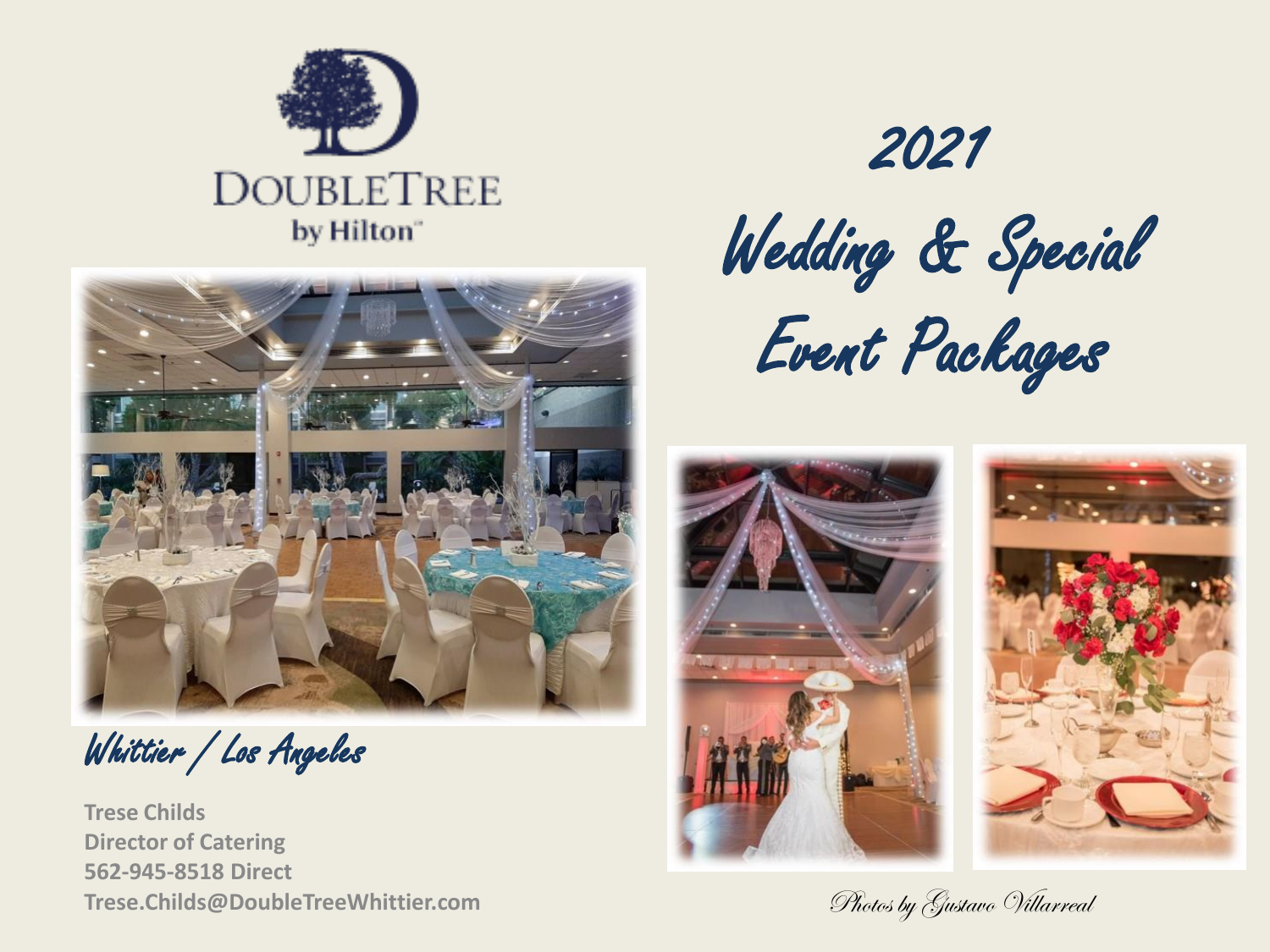Duet Package

Available Sunday Thru Friday

Duet Package

Champagne or Sparkling Cider Toast Served or Buffet Style Service DoubleTree Dessert or Cake Cutting Fresh Brewed Coffee & Water Service Cash Bar Service, Setup & Bartender White or Black Spandex Chair Covers & Band with Gold or Silver Embellishment Choice of Table Cloth & Napkin Colors Dance Floor Riser for Sweetheart or Head Table Skirted Sign-In Table, Cake Table & Gift Table Complimentary Self-Parking One Beautifully appointed overnight guest room *3:00pm check-in ~ 12:00pm check-out*

Duet Menu / Rates

Garden Salad with Cucumber, Tomatoes and Carrots Served Ranch and Raspberry Vinaigrette Dressing OR

Classic Caesar Salad with Garlic Croutons

Pan Roasted Chicken Breast 44 *Cacciatore, Marsala or Picatta Sauce*

Citrus Salmon 50

- Stuffed Sole 52
- Grilled Tri Tip 48
- Braised Short Ribs 54
- Prime Rib of Beef 51
- Grilled Portobello Mushroom Vegetarian/Vegan 44
- Chicken Strips with Salad, Fruit, Mac & Cheese 44
	- Dinner Buffet 54

*2 Salads, 2 Entrees, 2 Accompaniments & 1 Dessert + Cake Cutting*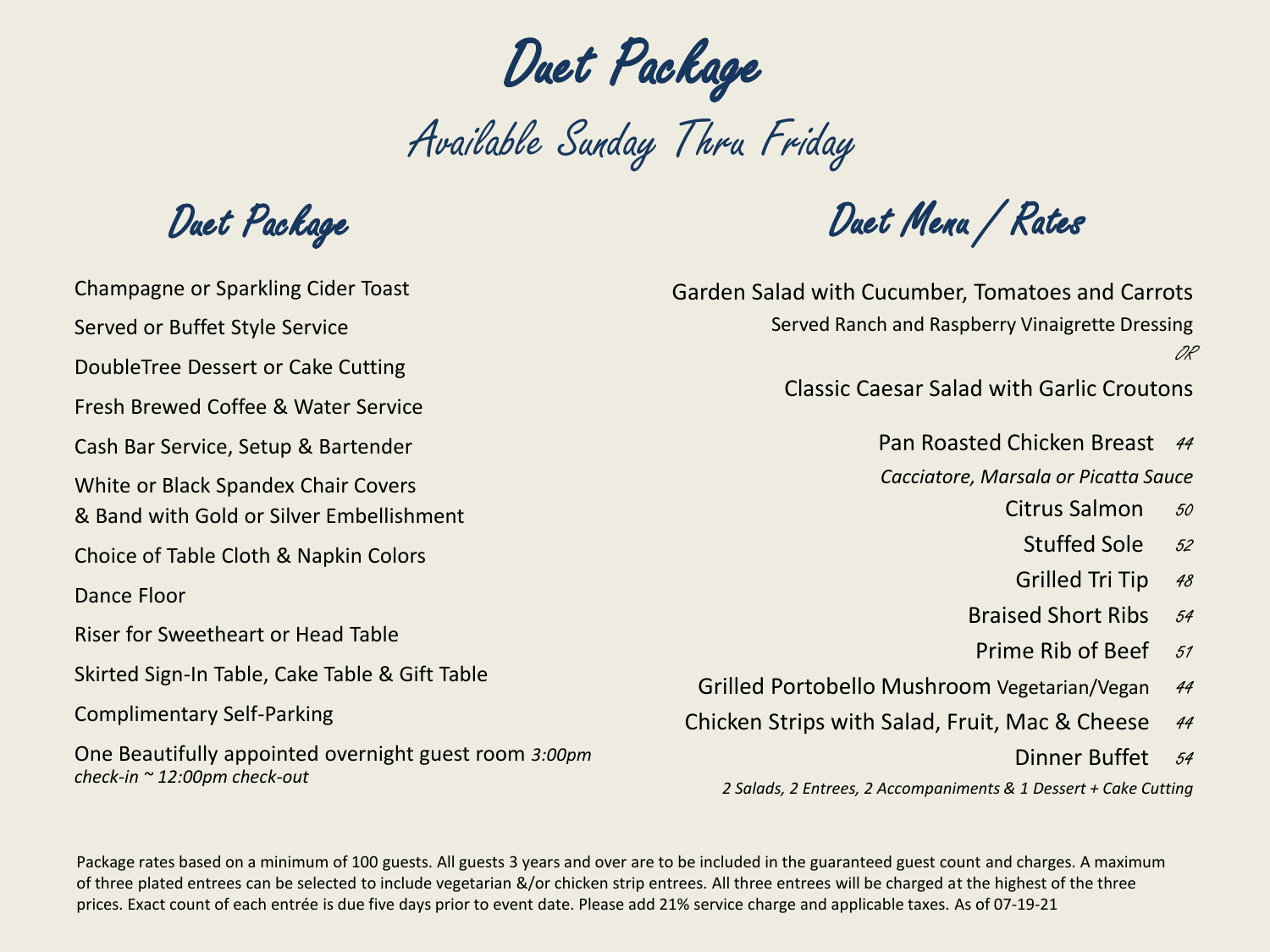Harmony Package

Harmony Package

Fruit, Cheese & Vegetable Montage Tropical Fruit Punch for the First Hour Champagne or Sparkling Cider Toast Served or Buffet Style Service DoubleTree Dessert or Cake Cutting Fresh Brewed Coffee & Water Service Cash Bar Service, Setup & Bartender White or Black Spandex Chair Covers & Band with Gold or Silver Embellishment Choice of Table Cloth & Napkin Colors Dance Floor Riser for Sweetheart or Head Table Skirted Sign-In Table, Cake Table & Gift Table

Complimentary Self-Parking

One Beautifully appointed overnight guest room *3:00pm check-in ~ 12:00pm check-out*

Harmony Menu & Rates

Garden Salad with Cucumber, Tomatoes & Carrots Served Ranch and Raspberry Vinaigrette Dressing OR

Classic Caesar Salad with Garlic Croutons

Pan Roasted Chicken Breast 54 *Cacciatore, Marsala or Picatta Sauce*

Citrus Salmon 59

Stuffed Sole  $61$ 

- Grilled Tri Tip 57
- Braised Short Ribs  $63$
- Prime Rib of Beef  $\frac{60}{2}$

Grilled Portobello Mushroom Vegetarian/Vegan 54

Chicken Strips with Salad, Fruit, Mac & Cheese  $54$ 

Dinner Buffet 63

*2 Salads, 2 Entrees, 2 Accompaniments & 1 Dessert + Cake Cutting*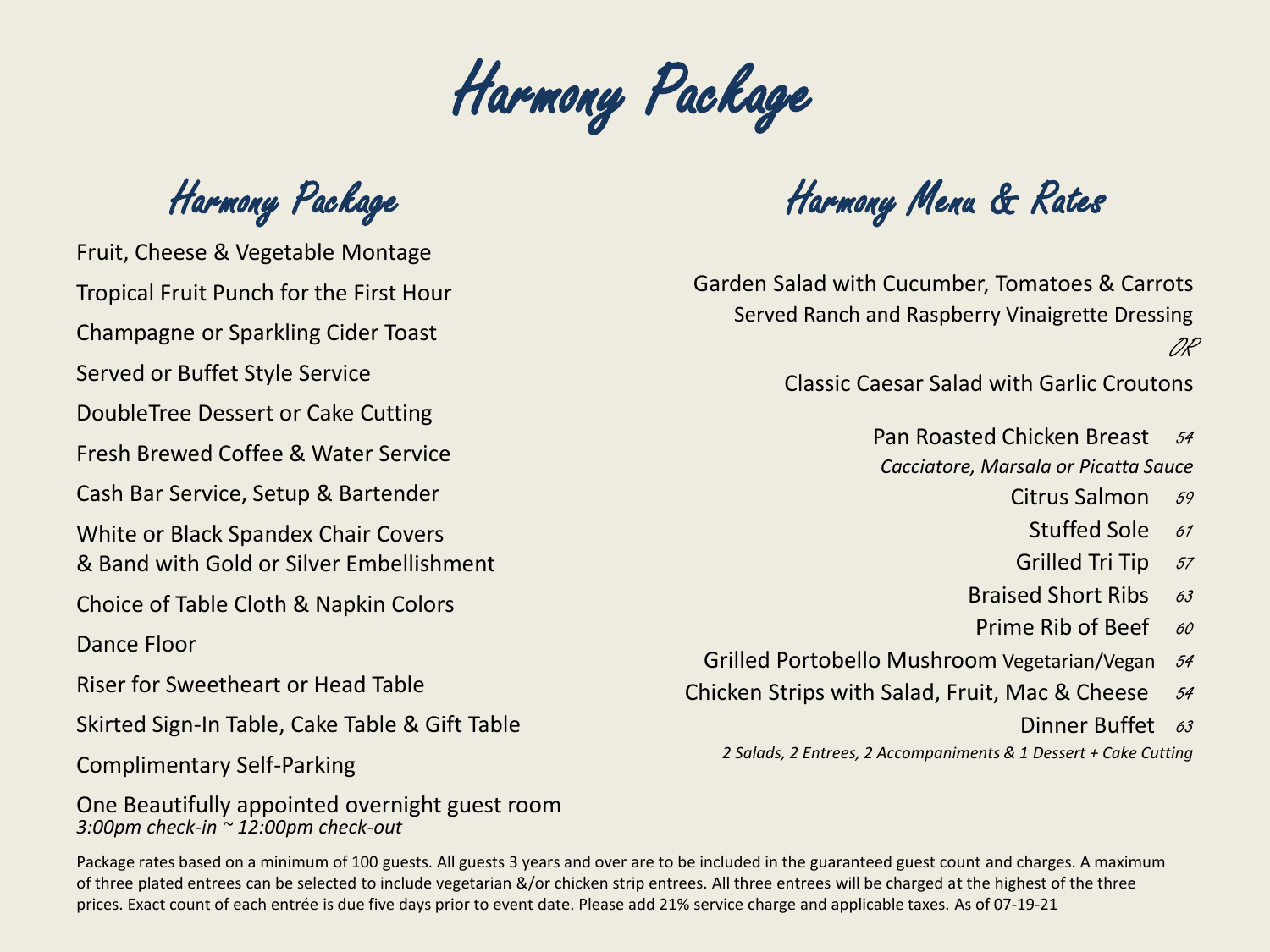Symphony Package

Fruit, Cheese & Vegetable Montage

Hot Hors d'oeuvres ~ Please select Two Teriyaki Beef Skewers, Cheese Puffs, Meatballs or Pot Stickers

Tropical Fruit Punch Free Flowing Throughout Event

Champagne or Sparkling Cider Toast

Served or Buffet Style Service

House Wine Poured with Dinner *(2 Bottles per 10 guests)*

DoubleTree Dessert or Cake Cutting

Fresh Brewed Coffee & Water Service

Cash Bar Service, Setup & Bartender

White or Black Spandex Chair Covers

& Band with Gold or Silver Embellishment

Choice of Table Cloth & Napkin Colors

Dance Floor

Riser for Sweetheart or Head Table

Skirted Sign-In Table, Cake Table & Gift Table

Complimentary Self-Parking

One Beautifully appointed overnight guest room *3:00pm check-in ~ 12:00pm check-out*

Symphony Package Symphony Menu & Rates

Wine Country Salad

Butter Lettuce, Red Grapes, Gorgonzola Cheese, Candied Nuts and Raspberry Vinaigrette Dressing OR

### Mediterranean Salad

Crisp Greens Tossed with Tomatoes and Cucumbers in a Lemon Oregano Dressing Topped with Feta Cheese and Olives

> Pan Roasted Chicken Breast 60 *Cacciatore, Marsala or Picatta Sauce*

- Citrus Salmon  $65$ 
	- Stuffed Sole  $68$
- Grilled Tri Tip 64
- Braised Short Ribs 69
- Prime Rib of Beef  $66$
- Grilled Portobello Mushroom Vegetarian/Vegan 60
- Chicken Strips with Salad, Fruit, Mac & Cheese  $\frac{60}{2}$ 
	- Dinner Buffet 70

*2 Salads, 2 Entrees, 2 Accompaniments & 1 Dessert + Cake Cutting*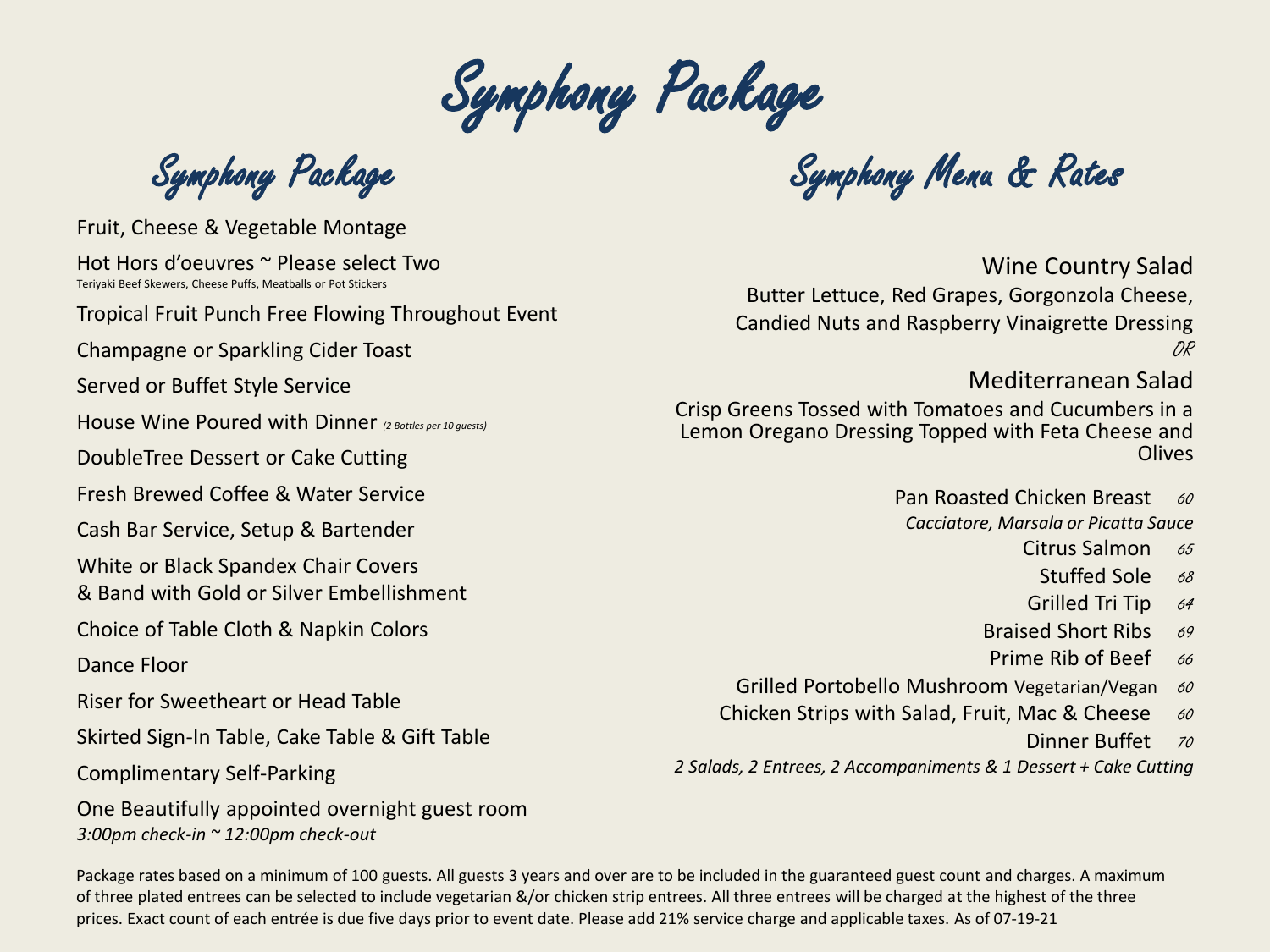Concerto Package

Fruit, Cheese & Vegetable Montage Butler Passed Hors d'oeuvres *~ Please select Three* Shrimp Cocktail Shooters, Coconut Shrimp, Bruschetta, Teriyaki Beef Skewers, Cheese Puffs, Meatballs or Pot Stickers Tropical Fruit Punch Free Flowing Throughout Event Champagne or Sparkling Cider Toast Served or Buffet Style Service House Wine Poured with Dinner *(2 Bottles per 10 guests)* DoubleTree Dessert or Cake Cutting Fresh Brewed Coffee & Water Service Cash Bar Service, Setup & Bartender White or Black Spandex Chair Covers & Band with Gold or Silver Embellishment Choice of Floor Length Cloth & Napkin Colors Dance Floor Riser for Sweetheart or Head Table Skirted Sign-In Table, Cake Table & Gift Table Complimentary Self-Parking One Beautifully appointed overnight Guest Room to include Complimentary Breakfast Buffet for Two *3:00pm check-in ~ 12:00pm check-out*

Concerto Package<br>First Hour Hosted Well Bar

Wine Country Salad Butter Lettuce, Red Grapes, Gorgonzola Cheese, Candied Nuts and Raspberry Vinaigrette Dressing OR

### Mediterranean Salad

Crisp Greens Tossed with Tomatoes and Cucumbers in a Lemon Oregano Dressing Topped with Feta Cheese and Olives

Pan Roasted Chicken Breast 76

*Cacciatore, Marsala or Picatta Sauce*

- Citrus Salmon 81
	- Stuffed Sole  $83$
- Grilled Tri Tip 79
- Braised Short Ribs 85
- Prime Rib of Beef  $82$
- Grilled Portobello Mushroom Vegetarian/Vegan 76
- Chicken Strips with Salad, Fruit, Mac & Cheese 76
	- Carved Prime Rib Dinner Buffet  $85$

*2 Salads, 2 Entrees, 2 Accompaniments & 1 Dessert + Cake Cutting*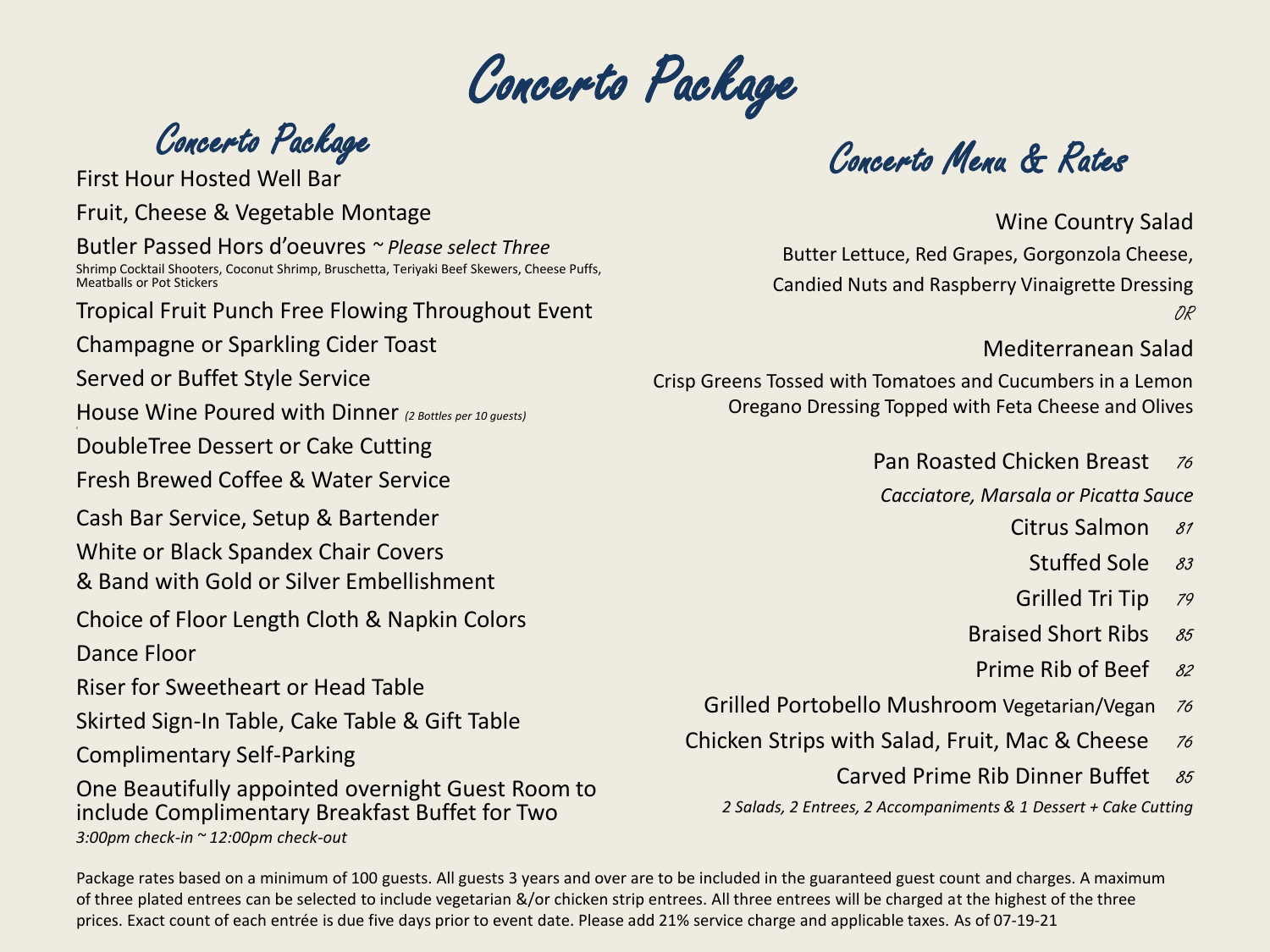Dinner Buffet Menu Selections

Select Two Salads

- Traditional Caesar Salad
- Green Salad with Ranch & Raspberry Vinaigrette Dressing
- Greek Salad with Feta Cheese
- Marinated Roma Tomato and Cucumber Salad
- Red Skin Potato Salad
- Tortellini Pesto Pasta Salad

Select Two Entrees

- Boneless Breast of Chicken with a Lemon White Wine & Caper Sauce
- Boneless Chicken Cacciatore
- Stuffed Chicken Breast with Apple Almond **Stuffing**
- Baked Salmon Topped with Citrus Salsa
- Cilantro Lime White Fish
- Herb Marinated Tri-Tip with Port Demi-Glace
- Braised Beef Bourguignon
- Baked Meat Lasagna
- Vegetarian Lasagna

Select Two Accompaniments

- Buttermilk and Chive Mashed Potatoes
- Oven Roasted Red Potatoes
- Rice Pilaf
- Truffle Mac & Cheese
- Mixed Seasonal Vegetables
- French Beans with Bacon and Shallots
- Rum Glazed Carrots

Select One Dessert

- Chocolate Mousse
- New York Cheesecake
- Chocolate Decadence Cake
- Tiramisu d'Amaretto
- Carrot Cake

Buffet Enhancements

*Enhancement prices are per person*

- Prime Rib Carving Station *as second entree* 6
- Roasted Turkey Carving Station *as second entree* 6
- Baked Glazed Ham Station *as second entree* 4
- Additional Salad, Side or Dessert  $4$
- Additional Entree 7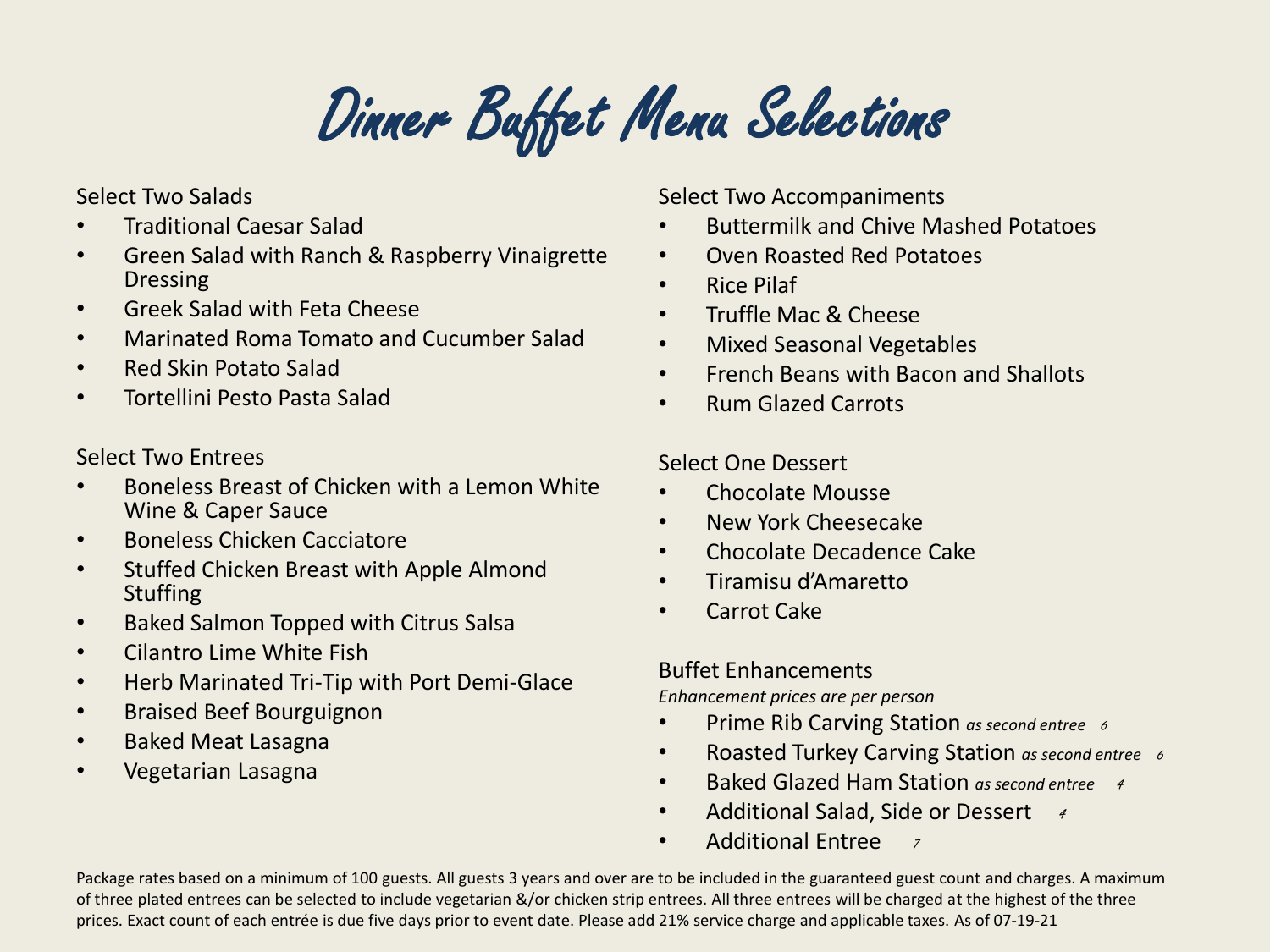

Poolside Ceremony

Ceremony Arch White Garden Chairs Setup Chapel Style Riser for Bride, Groom & Officiate Microphone, Stand & Speakers Infused Water Station Bridal Waiting Area One Hour Rehearsal *(Date & Time subject to availability)*

Morning Ceremonies

10:00am to 11:00am

Evening Ceremonies

5:00 pm to 6:00 pm or 6:00 pm to 7:00 pm Additional Half Hour Pre/Post for Setup & Photos

1,000 100 guests / chairs

- 1,200 150 guests / chairs
- 1,500 200 guests / chairs
- 1,800 250 guests / chairs

Bridal Host to provide decorations, aisle runners, ladders, officiate, coordinator & music for ceremony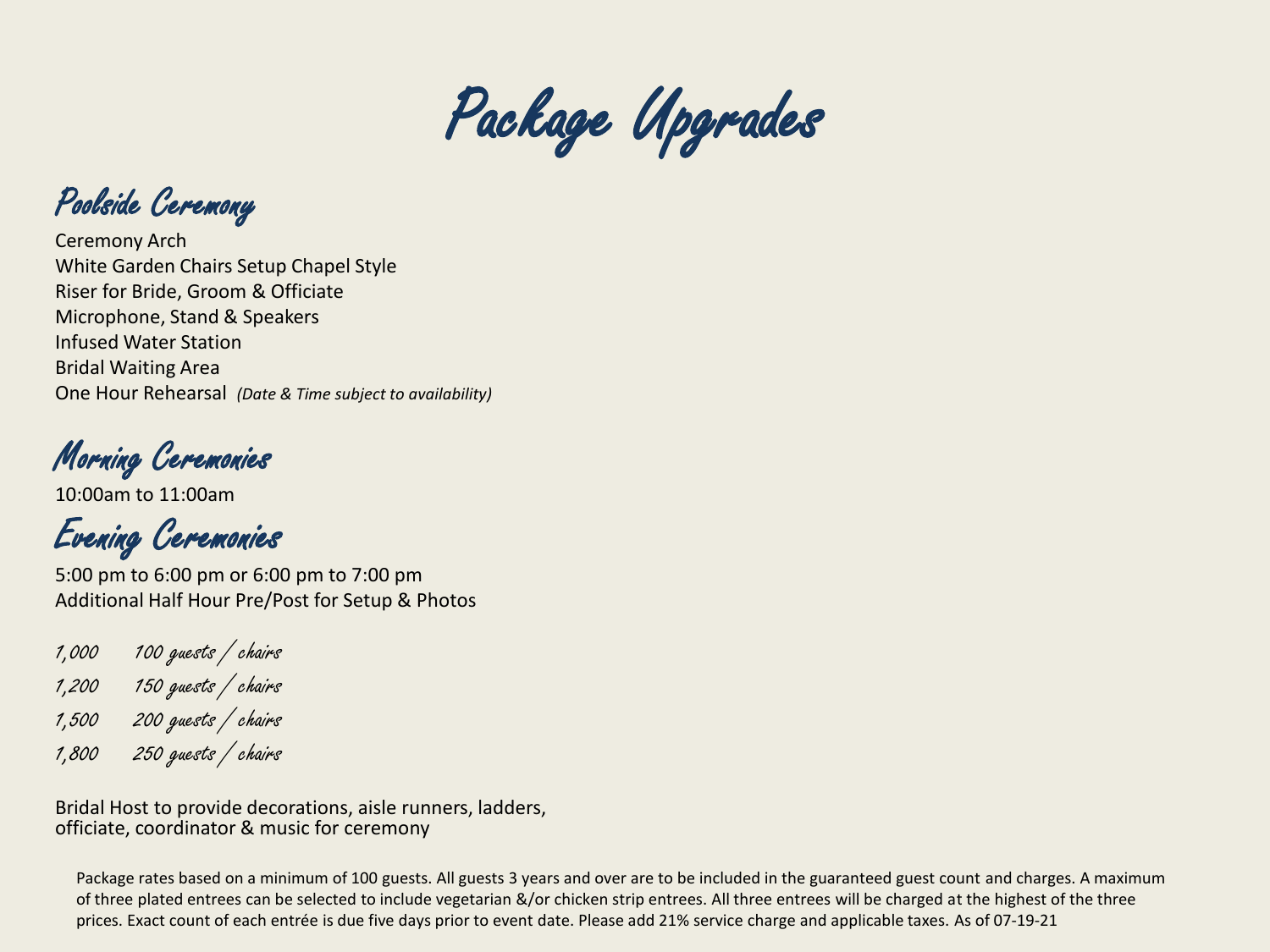# Bar & Wine Selections

## Well Hosted Drink Tickets 8

Domestic Bottled Beer, House Wine and Soft Drinks Well Cocktails poured with House Vodka, Rum, Gin, Tequila, Whiskey, Scotch & Brandy

# Call Hosted Drink Tickets 10

Domestic & Imported Bottled Beer, House Wine and Soft Drinks Call Cocktails poured with Absolut, Bacardi, Captain Morgan, Jose Cuervo, Tanqueray, Jack Daniels, Seagrams 7 & Midori

# Premium Hosted Drink Tickets 12

Domestic/Imported Bottled Beer, Upgraded Wine & Soft Drinks Premium Cocktails poured with Ketel One, Myers, Don Julio, Crown Royal, Buchmans, Jaegermeister, Kahlua, Baileys and Chambord

| Domestic Bottled Beer                                 | 7.00  |
|-------------------------------------------------------|-------|
| Non-Alcoholic Bottled Beer 12oz                       | 7.00  |
| Imported Bottled Beer 12oz                            | 8.00  |
| Soft Drinks & Bottled Waters                          | 3.00  |
| House Wine by the Glass                               | 8.00  |
| Tropical Fruit Punch by the gallon<br>approx. 20 cups | 30.00 |
| Lemonade by the gallon<br>approx. 20 cups             | 30.00 |
| Champagne Punch by the gallons<br>approx. 20 cups     | 50.00 |

A pre-paid 150.00 bartender fee will be refunded for private bars with more than 950.00 in hosted or cash bar sales. Minimum 40 guests required for private bar service.

Above prices are based on Hosted Beverage Service. Cash Prices may vary.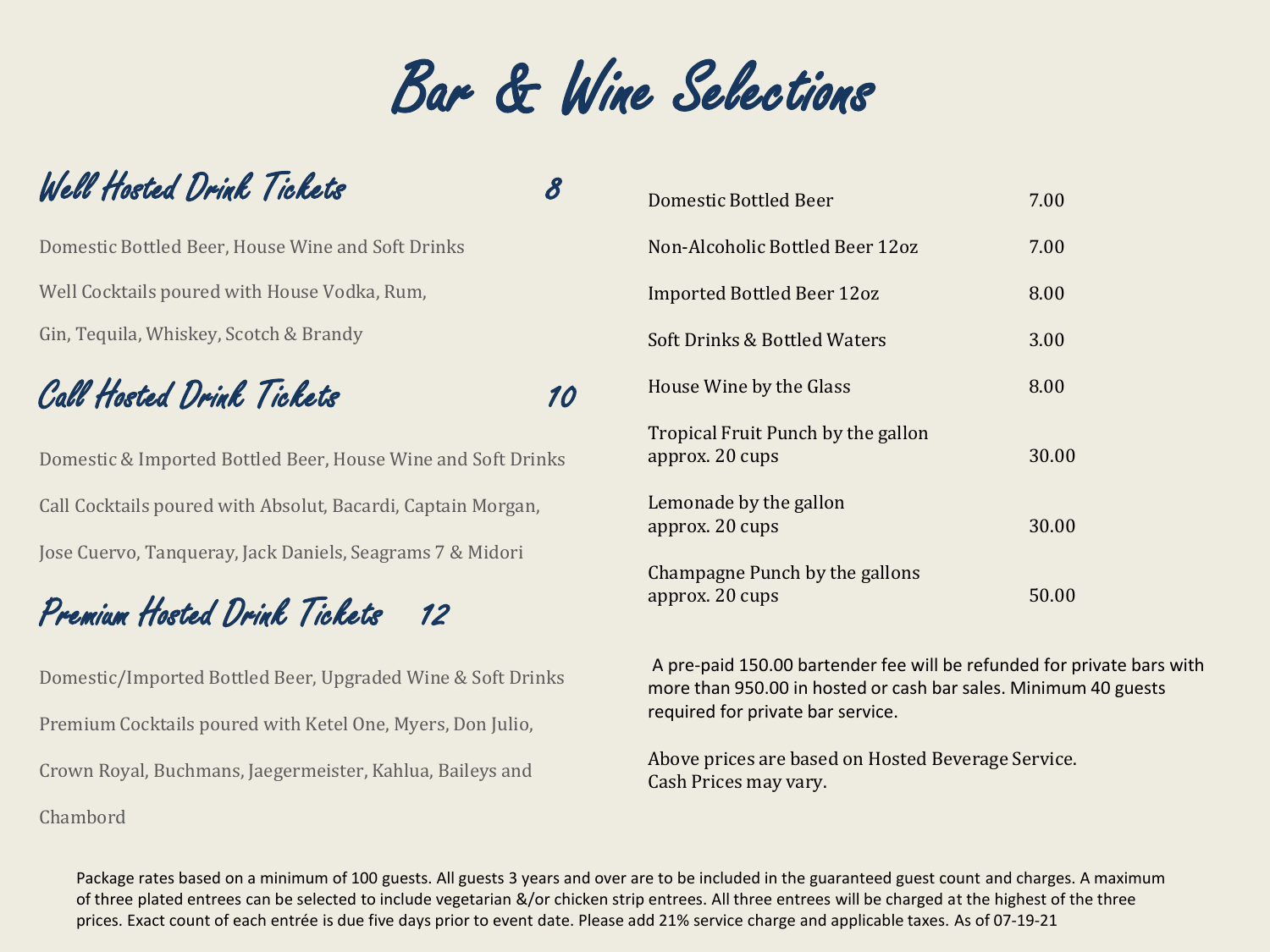

#### **WHITE / BLUSH WINES**

| Moscato, Rosatello, Italy                                                | 38 |
|--------------------------------------------------------------------------|----|
| White Zinfandel, Beringer, Main & Vine, California                       | 26 |
| Pinot Grigio, Candoni, Friuli, Friuli-Venezia Giulia, Italy              | 35 |
| Sauvigonon Blanc, Brancott Estate, Marlborough, New Zealand              | 41 |
| Chardonnay, la Terre, California 2008                                    | 26 |
| Chardonnay, Rodney Strong, Sonoma County, Sustainably Grown, California  | 39 |
| <b>RED WINES</b>                                                         |    |
| Pinot Noir, Castle Rock, Central Coast, California                       | 34 |
| Red, Josh Cellars, Legacy, California                                    | 46 |
| Merlot, Blackstone, Winemaker's Select, California                       | 32 |
| Merlot, la Terre, California, NV                                         | 26 |
| Cabernet Sauvignon, Robert Mondavi Private Select, California            | 31 |
| <b>Sparkling / Champagne</b>                                             |    |
| Brut, J. Roget, California, NV                                           | 26 |
| Non-Alcoholic Sparking Cider                                             | 26 |
|                                                                          |    |
| <b>Corkage Fee / Setup, Serve Fee</b>                                    | 20 |
| If you wish to bring in bottles of wine please add above fee per bottle. |    |

Bottles are to be delivered to the Sales Office a minimum of 2 days prior to event.

Each bottle is charged even if unopened to cover cost of staff & glassware.